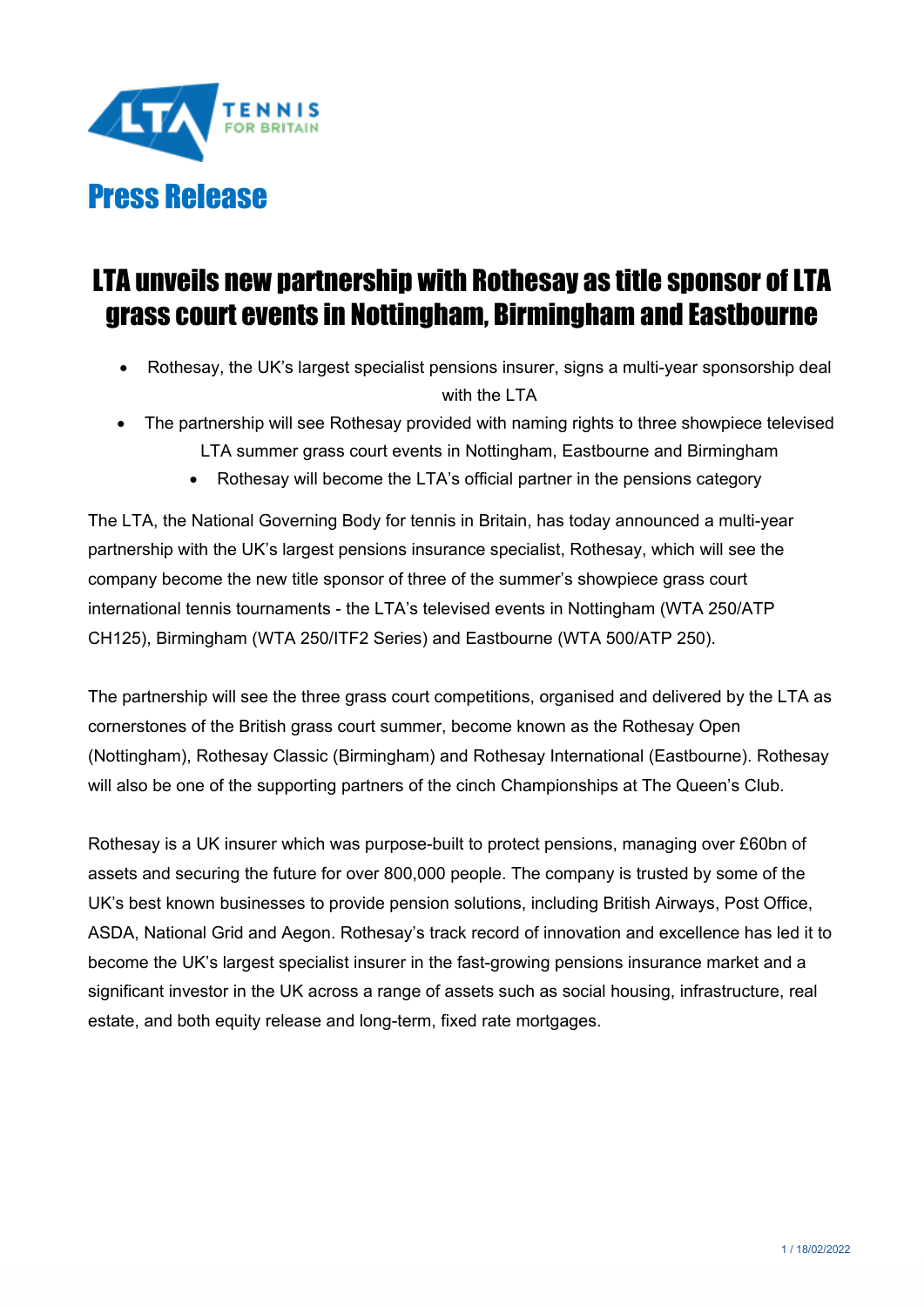Each year the three grass court events attract close to 100,000 attendees, with millions more watching live on television. The events provide an opportunity for top British players, and emerging talents, to compete against the best players from around the world and is a showcase of international tennis in Britain. Last year's events saw high quality tennis played throughout the summer and plenty to cheer for those supporting British players, with Johanna Konta becoming the first homegrown champion at a domestic WTA tour event since Sue Barker in 1981 when she won in Nottingham. Whilst Emma Raducanu made her main Tour debut at the same event courtesy of a LTA wildcard.

In Birmingham, Ons Jabeur beat Daria Kasatkina to become the first Arab woman ever to win a WTA Tour title. In the wheelchair event Japan's Yui Kamiji won the singles event, before partnering with Britain's Jordanne Whiley to win the doubles tournament.

Meanwhile in Eastbourne, the WTA 500 women's singles event was won by former French Open champion Jelena Ostapenko and the ATP 250 men's singles event was claimed by Australian Alex de Minaur. In recent years the events have seen appearances from Andy Murray, Jordanne Whiley, Naomi Osaka, Novak Djokovic, Ash Barty, Venus Williams and Gael Monfils.

The partnership, which will see Rothesay become the LTA's exclusive pensions partner, will focus on promoting Rothesay's role in supporting the future of British tennis along with the LTA's vision to open up tennis to more people of any age, ability and background.

Commenting on the partnership, **Scott Lloyd, LTA CEO**, said: "We're very excited to have Rothesay on board as our partner and title sponsor for these three premier grass court events for the coming years. It is fantastic that they have decided to use our platform to tell their story and we look forward to working with Rothesay to promote tennis and our partnership."

**Addy Loudiadis, Chief Executive Officer at Rothesay** said: "We are delighted to partner with the LTA and to become the title sponsor of these leading events in the UK sporting calendar. As a business purpose-built to provide security for UK pensioners, we are proud to play a role in supporting the future of British tennis and to help open up tennis to all its fans. We look forward to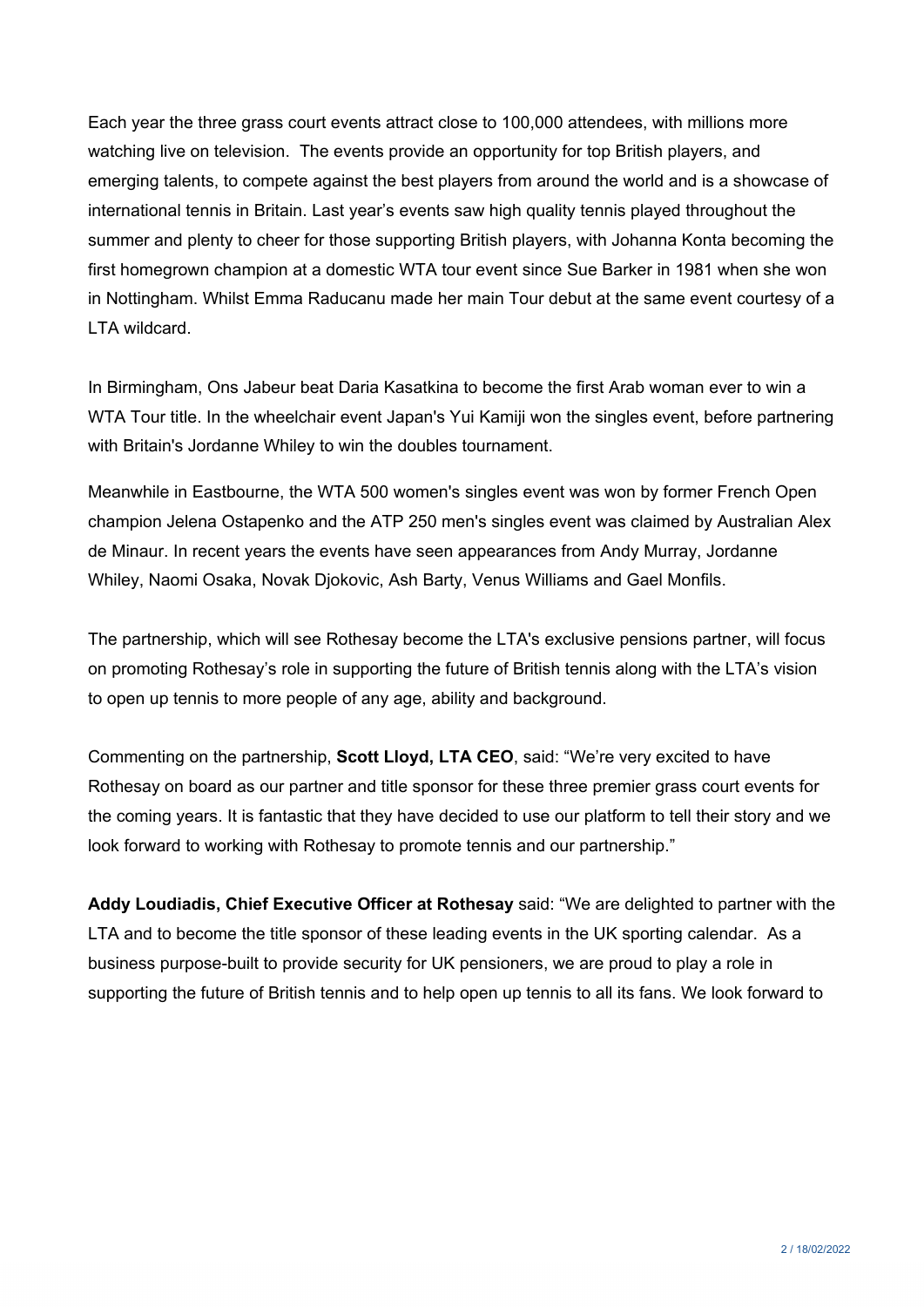collaborating with the LTA and exploring exciting and innovative ways of connecting tennis fans to our business and eagerly await the start of the grass court season."

Tickets for the LTA grass court events will go on sale from March.

## **- ENDS -**

### **For LTA media enquiries please contact:** [Media@lta.org.uk](mailto:Media@lta.org.uk)

### **For Rothesay: Anthony Marlowe, Head of Communications & Public Affairs**

+44 (0)7912 550184 or [anthony.marlowe@rothesay.com](mailto:anthony.marlowe@rothesay.com) 

**Temple Bar Advisory:** Alex Child-Villiers +44 (0)7795 425580, Will Barker +44 (0)7827 960151 or Sam Livingstone +44(0) 7769 655437 or [rothesay@templebaradvisory.com](mailto:rothesay@templebaradvisory.com)

Notes to Editors

#### **Rothesay Grass court events**

| Nottingham Open             | <b>Nottingham Tennis</b><br>Centre          | WTA 250/ATP CH 125     | $4 - 12$ June 2022  |
|-----------------------------|---------------------------------------------|------------------------|---------------------|
| <b>Birmingham Classic</b>   | <b>Edgbaston Priory</b><br>Club, Birmingham | WTA 250/ITF2 Series    | $11 - 19$ June 2022 |
| Eastbourne<br>International | Devonshire Park,<br>Eastbourne              | <b>WTA 500/ATP 250</b> | 17 – 25 June 2022   |

### *ABOUT THE LTA*

*The LTA is the National Governing Body of tennis in Great Britain. We are here to govern and grow tennis, from grassroots participation through to the professional game. Our vision is "Tennis Opened Up" and we're on a mission to grow tennis by making it relevant, accessible, welcoming and enjoyable. We work with schools, with volunteers, with coaches and with venues across the whole country. We also represent the interests of over 685,000 Members, men and women, girls and boys, playing on more than 23,000 courts. The LTA runs and supports a network of 11,500 approved tournaments for players of all ages, the four corner-stones of which are the premier grass-court events leading up to The Championships, Wimbledon: the Rothesay Open (Nottingham), the Rothesay Classic (Birmingham), the cinch Championships (at The Queen's Club, London) and the Rothesay International (Eastbourne). For further information about the LTA and tennis in Britain, visi[t www.lta.org.uk](http://www.lta.org.uk/) or follow us on Twitter @the\_LTA*

### *ABOUT ROTHESAY*